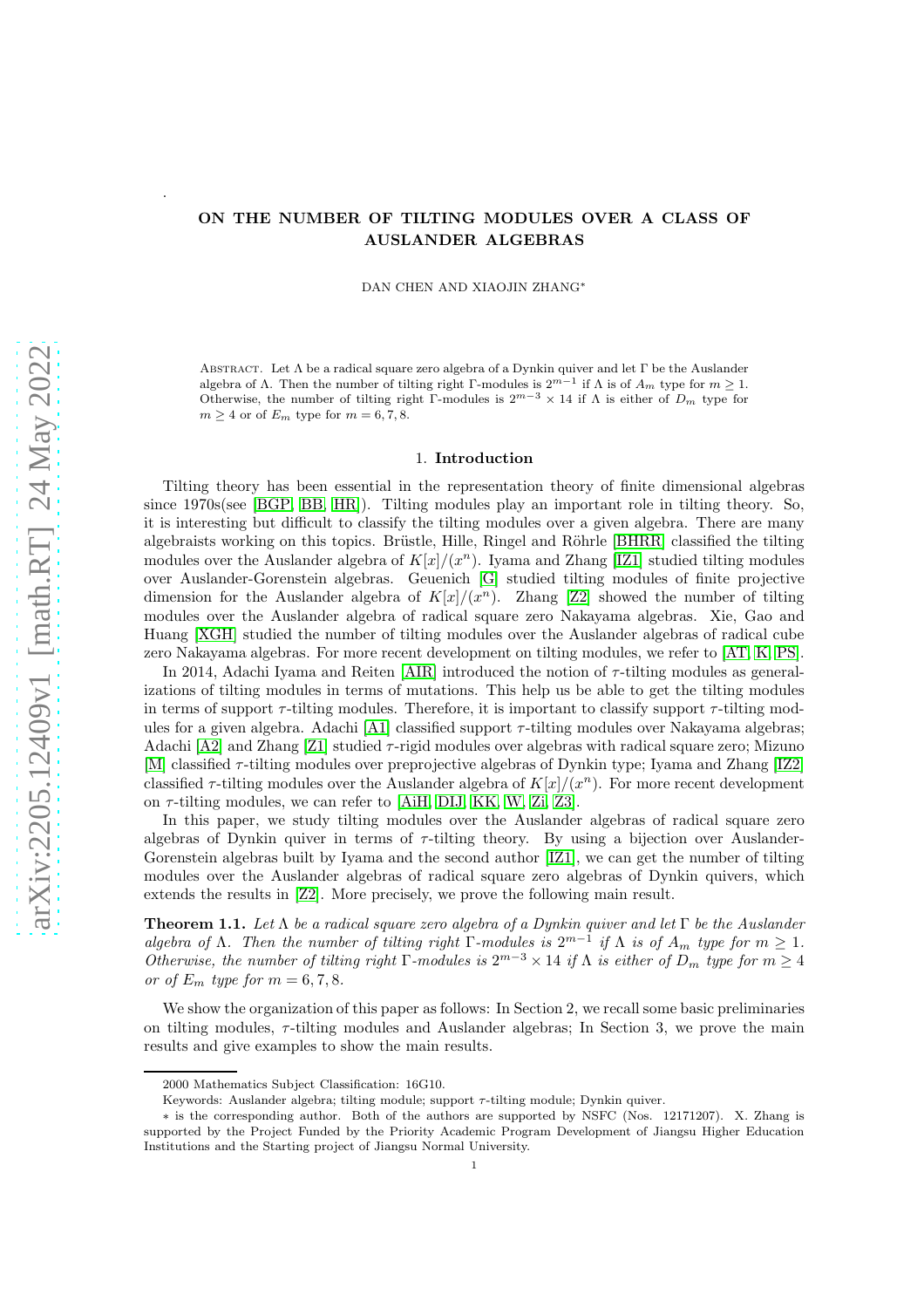### 2 DAN CHEN AND XIAOJIN ZHANG<sup>∗</sup>

Throughout this paper, all the algebras are finite dimensional basic algebras over an algebraically closed field  $K$  and all modules are finitely generated right modules. For a tilting module, we mean the classical tilting module. We use  $\tau$  to denote the Auslander-Reitien translation functor. For an algebra  $\Lambda$ , we use mod $\Lambda$  to denote the category of finitely generated right  $\Lambda$ -modules.

### 2. Preliminaries

In this section, we recall definitions and basic facts on tilting modules,  $\tau$ -tilting modules, and Auslander algebras.

For a module M, we use  $\text{pd}_{\Lambda}M$  and  $|M|$  to denote the projective dimension of M and the number of indecomposable direct summand of  $M$ , respectively. Now we recall the definition of a tilting module [\[HR\]](#page-8-2).

**Definition 2.1.** Let  $\Lambda$  be an algebra and  $T \in \text{mod }\Lambda$ , T is called a tilting module if the following are satisfied:

- (1)  $pd_{\Lambda}T \leq 1$ .
- (2)  $\mathrm{Ext}^i_{\Lambda}(T,T) = 0$ , for  $i \geq 1$ .
- (3)  $|T| = |\Lambda|$ .

Now we recall the definition of  $\tau$ -tilting modules introduced in [\[AIR\]](#page-8-7).

**Definition 2.2.** Let  $\Lambda$  be an algebra and  $M \in \mathsf{mod}\Lambda$ .

- (1) We call  $M \tau$ *-rigid* if  $\text{Hom}_{\Lambda}(M, \tau M) = 0$ .
- (2) M is called a  $\tau$ -tilting module if M is  $\tau$ -rigid and  $|M| = |\Lambda|$ .
- (3) We call M in mod $\Lambda$  *support*  $\tau$ -tilting if there exists an idempotent e of  $\Lambda$  such that M is a  $\tau$ -tilting  $(\Lambda/(e))$ -module.

The following lemma [\[AIR,](#page-8-7) Proposition 2.4] on  $\tau$ -rigid modules is important.

<span id="page-1-0"></span>**Lemma 2.3.** Let X be in mod $\Lambda$  with a minimal projective presentation  $P_1 \stackrel{d_1}{\longrightarrow} P_0 \stackrel{d_0}{\longrightarrow} X \longrightarrow 0$ . *Then* X is  $\tau$ -rigid if and only if the map  $\text{Hom}_{\Lambda}(P_0, X) \xrightarrow{d^*_{1}} \text{Hom}_{\Lambda}(P_1, X)$  is surjective, where  $d_1^* = \text{Hom}_{\Lambda}(d_1, X).$ 

We also need the following definition of support  $\tau$ -tilting modules.

**Definition 2.4.** Let  $(M, P)$  be a pair with  $M \in \text{mod}\Lambda$  and P projective.

- (1) We call  $(M, P)$  a  $\tau$ -rigid pair if M is  $\tau$ -rigid and  $\text{Hom}_{\Lambda}(P, M)=0$ .
- (2) We call  $(M, P)$  a support  $\tau$ -tilting (respectively, almost complete support  $\tau$ -tilting) pair if  $(M, P)$  is  $\tau$ -rigid and  $|M| + |P| = |A|$  (respectively,  $|M| + |P| = |A| - 1$ ).

For an algebra Λ, we use  $s\tau$ -tilt Λ to denote the set of isomorphism class of support  $\tau$ -tilting modules over Λ. Denote by  $Q(s\tau\text{-tilt})$  the support  $\tau\text{-tilting}$  quiver of Λ. The following lemma in [\[AIR,](#page-8-7) Corollary 2.38] is useful in this paper.

<span id="page-1-1"></span>**Lemma 2.5.** *If*  $O(\textit{sf-tilt}\Lambda)$  has a finite connected component C, then  $O(\textit{sf-tilt}\Lambda) = C$ .

In the following we recall the definition of Auslander algebras in [\[ARS\]](#page-8-13).

**Definition 2.6.** An algebra  $\Lambda$  is called an Auslander algebra if gl.dim $\Lambda \leq 2$  and  $E_i(\Lambda)$  is projective for  $i = 0, 1$ , where  $E_i(\Lambda)$  is the  $(i + 1)$ -th term in a minimal injective resolution of  $\Lambda$ .

It is shown in [\[ARS\]](#page-8-13) that there is one to one bijection between Auslander algebras and algebras of finite representation type in [\[ARS\]](#page-8-13). Let  $\Lambda$  be an algebra of finite representation type, and M an additive generator of mod $\Lambda$ . Then we call  $\Gamma = \text{End}_{\Lambda} M$  the Auslander algebra of  $\Lambda$ .

For an algebra  $\Lambda$ , we use tilt $\Lambda$  to denote the set of isomorphism classes of tilting modules in modΛ. The following theorem on tilting modules over Auslander algebras in [\[Z2\]](#page-9-0) is essential in this paper. For more details on this bijection map we refer to [\[IZ1,](#page-8-4) [J\]](#page-8-14).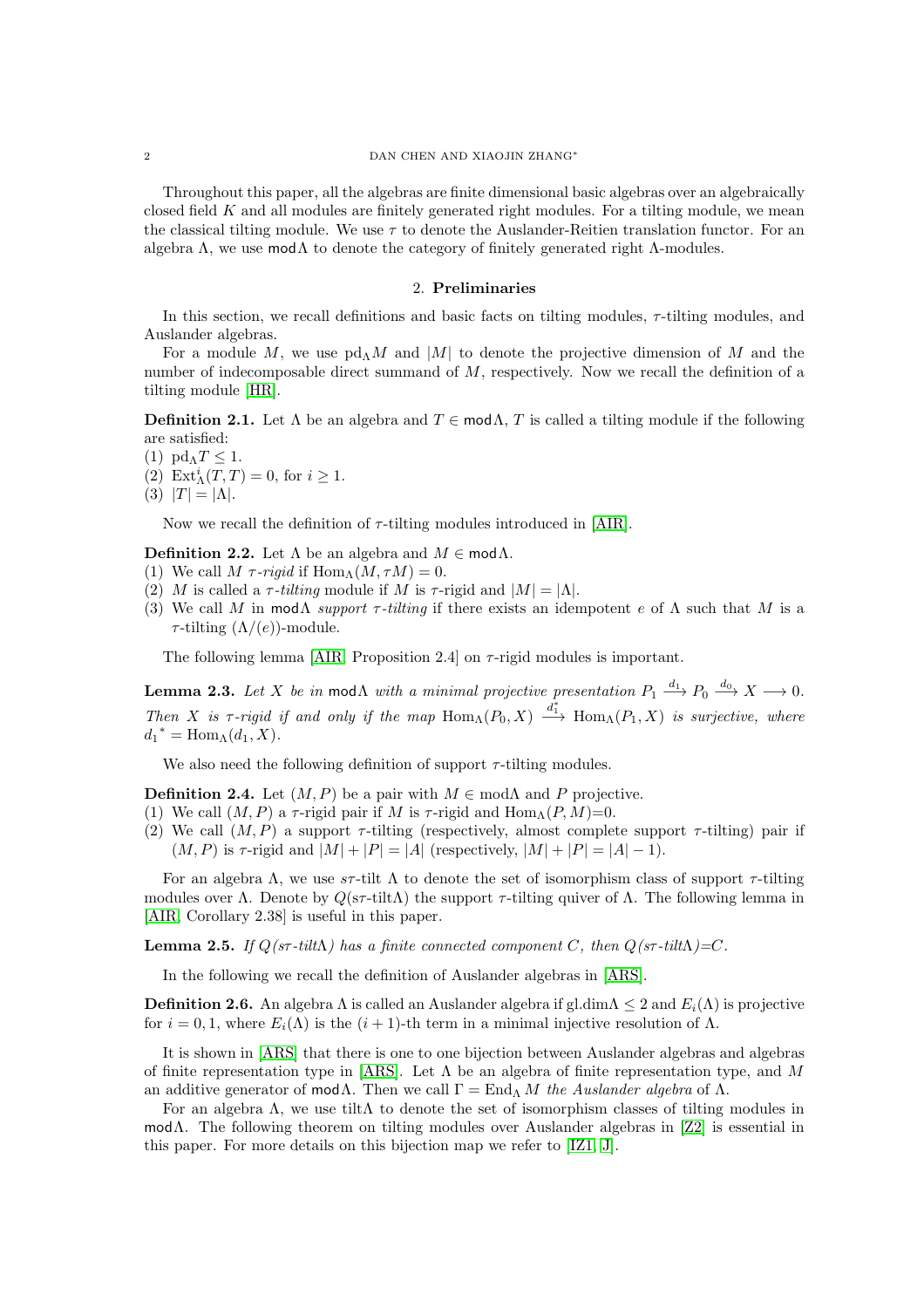<span id="page-2-1"></span>Theorem 2.7. *Let* Λ *be an Auslander algebra and* e *be an idempotent such that* eΛ *is the additive generator of projective-injective modules. Then there is a bijective between the set tilt*A *of tilting modules over*  $\Lambda$  *and the set s* $\tau$ *-tilt*  $\Lambda$ /(e) *of support*  $\tau$ *-tilting modules over*  $\Lambda$ /(e)*.* 

Now we recall the definition of Dynkin algebras as follows.

**Definition 2.8.** We call an algebra  $\Lambda$  of Dynkin type if the quiver of  $\Lambda$  is one of the following quivers:

 $A_m$   $(m \geq 1)$ :  $1 \xrightarrow{a_1} 2 \xrightarrow{a_2} \cdots \xrightarrow{a_{m-2}} m-1 \xrightarrow{a_{m-1}} m$  $D_m$   $(m \geq 4)$ : 1  $a_1$ ŗ 2  $\xrightarrow{a_2} 3$  $\xrightarrow{a_3} 4$  $\stackrel{a_4}{\longrightarrow} \cdots \stackrel{a_{m-2}}{\longrightarrow} m-1$  $\frac{a_{m-1}}{m}$  *m*  $E_6$ : 3  $a_3$ l<br>1 1  $\longrightarrow^{\,a_1\,} 2$  $\xrightarrow{a_2} 4$  $\xrightarrow{a_4} 5$  $\xrightarrow{a_5} 6$  $E_7$ : 3  $a_3$ ļ 1  $\longrightarrow^{\,a_1\,} 2$  $\xrightarrow{a_2} 4$  $\overset{a_4}{\longrightarrow} 5$  $\xrightarrow{a_5} 6$  $\xrightarrow{a_6} 7$  $E_8$ : 3  $a_3$ l, 1  $\longrightarrow^{\,a_1\,} 2$  $\xrightarrow{a_2} 4$  $\xrightarrow{a_4} 5$  $\xrightarrow{a_5} 6$  $\xrightarrow{a_6} 7$  $\longrightarrow^{\alpha_7} 8$ 

In the following we recall properties of the block decomposition of an algebra from [\[Al,](#page-8-15) P92-93, Theorem 1, Proposition 2].

## <span id="page-2-0"></span>**Proposition 2.9.** *Let*  $A$  *be an algebra and*  $M \in \text{mod } A$ *. Then*

- (1)  $\Lambda$  *has a unique decomposition into a direct sum of indecomposable subalgebras, that is*  $A =$  $A_1 \oplus A_2 \oplus \cdots \oplus Ar.$
- (2) M has a unique decomposition as  $M = M_1 \oplus M_2 \oplus \cdots \oplus M_r$  with  $M_i \in \text{mod } A_i$  and  $M_i A_j = 0$ .
- (3) Hom<sub>A</sub> $(M_i, M_j) = 0$  for any  $i \neq j$ .

### 3. Main results

In this section, we show the number of tilting modules over Auslander algebras of radical square zero Dynkin algebras. By a straight calculation, one gets the Auslander algebras of radical square zero Dynkin algebras as follows.

**Proposition 3.1.** (1) Let  $\Gamma$  be the Auslander algebra of a radical square zero algebra of type  $A_m$ . *Then* Γ *is given by the quiver* Q1*:*

$$
1 \xleftarrow{a_1} 2 \xleftarrow{a_2} \cdots \xleftarrow{a_{2m-3}} 2m - 2 \xleftarrow{a_{2m-2}} 2m - 1
$$

with the relations*:*

$$
a_{2k-1}a_{2k} = 0(1 \le k \le m-1).
$$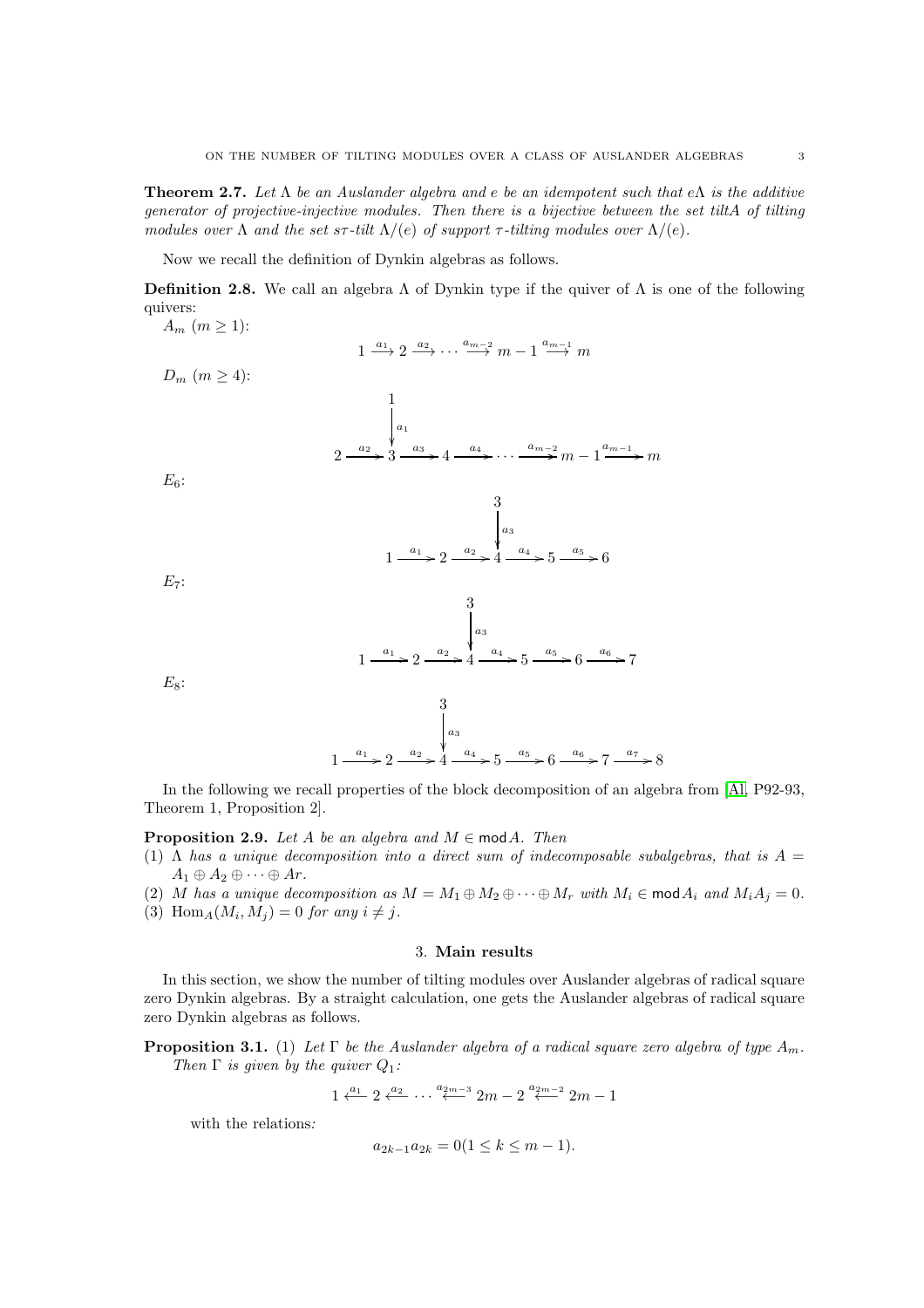(2) *Let* Γ *be the Auslander algebra of a radical square zero algebra of type* Dm*. Then* Γ *is given by the quiver*  $Q_2$ *:* 



with the relations :  $a_1a_2 = 0, a_3a_4 = 0, \cdots, a_{2m-7}a_{2m-6} = 0, a_{2m-5}a_{2m-3} = a_{2m-4}a_{2m-2}$ ,  $a_{2m-3}a_{2m-1} = 0, a_{2m-2}a_{2m} = 0.$ 

(3) Let  $\Gamma_m$  be the Auslander algebra of a radical square zero algebra of type  $E_m$  with  $m = 6, 7, 8$ . *Then*  $\Gamma_m$  *is given by the quiver*  $Q_6$ *:* 



with the relations :  $a_1a_2 = 0$ ,  $a_3a_4 = 0$ ,  $a_5a_7 = a_6a_8$ ,  $a_7a_9 = 0$ ,  $a_8a_{10} = 0$ ,  $a_{11}a_{12} = 0$ . Q7*:*

$$
1 \leftarrow a_1
$$
\n
$$
2 \leftarrow a_2
$$
\n
$$
3 \leftarrow a_3
$$
\n
$$
4 \leftarrow a_4
$$
\n
$$
5 \leftarrow a_5
$$
\n
$$
6 \leftarrow a_6
$$
\n
$$
7
$$
\n
$$
a_8
$$
\n
$$
a_{10}
$$
\n
$$
a_{12}
$$
\n
$$
a_{13}
$$
\n
$$
a_{14}
$$
\n
$$
11
$$
\n
$$
a_{12}
$$
\n
$$
a_{13}
$$
\n
$$
a_{14}
$$
\n
$$
12 \leftarrow a_{13}
$$
\n
$$
a_{14}
$$
\n
$$
14
$$

with the relations :  $a_1a_2 = 0, a_3a_4 = 0, a_5a_6 = 0, a_7a_9 = a_8a_{10}, a_9a_{11} = 0, a_{10}a_{12} = 0$  $0, a_{13}a_{14} = 0.$ 

Q8*:*



with the relations :  $a_1a_2 = 0, a_3a_4 = 0, a_5a_6 = 0, a_7a_8 = 0, a_9a_{11} = a_{10}a_{12}, a_{11}a_{13} =$  $0, a_{12}a_{14} = 0, a_{15}a_{16} = 0.$ 

To prove the main results we need the following proposition in [\[Z2\]](#page-9-0).

<span id="page-3-0"></span>Proposition 3.2. *Let* Λ *be a semi-simple algebra with* n *simple modules. Then the number of* support  $\tau$ -tilting  $\Lambda$ -modules is  $2^n$ .

The following proposition on the support  $\tau$ -tilting modules over direct sums of algebras is essential in this paper.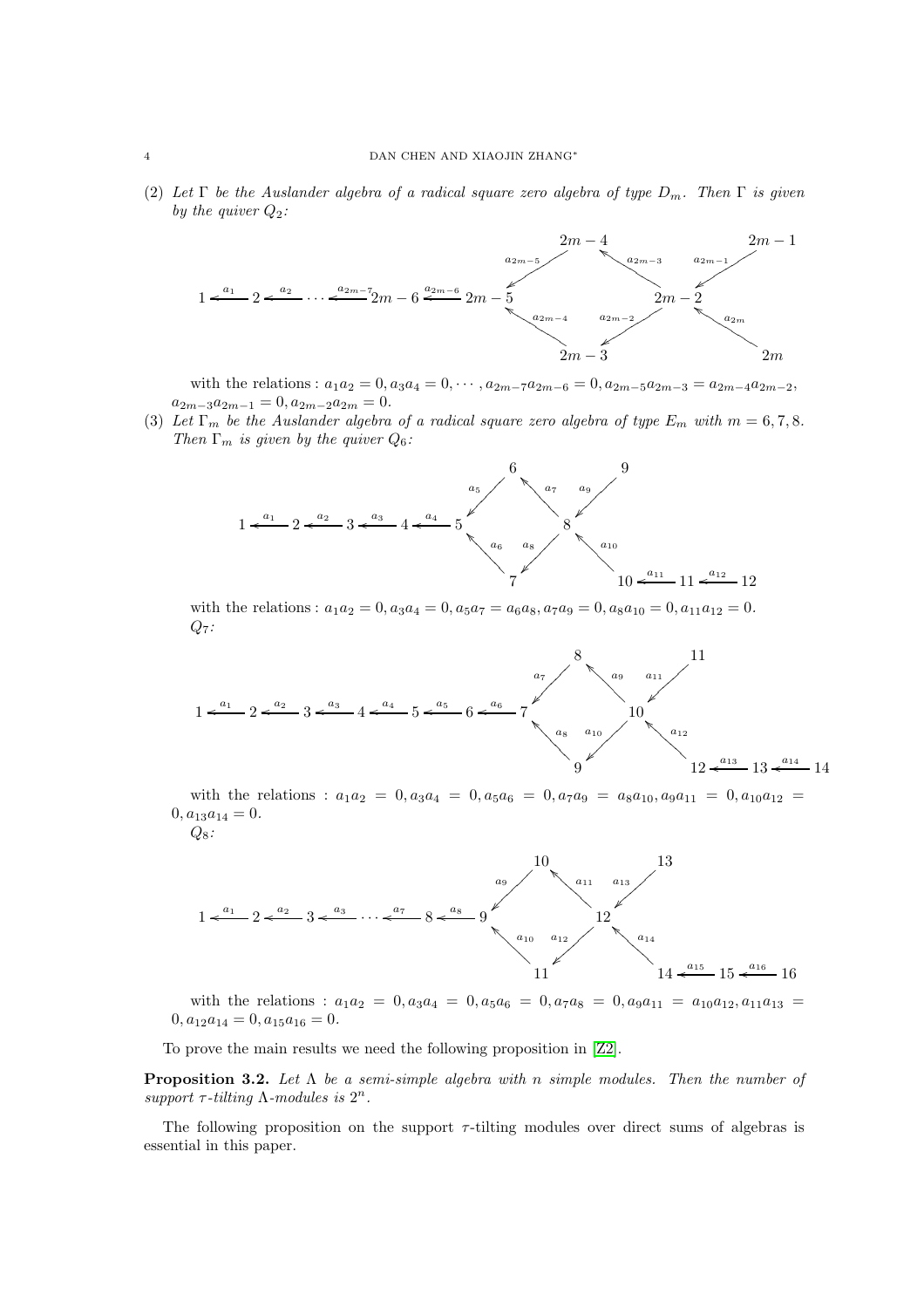<span id="page-4-1"></span>Proposition 3.3. *Let* Λ *be an algebra which can be decomposed as a direct sum of two subalgebras, that is,*  $\Lambda = \Lambda_1 \oplus \Lambda_2$ *.* 

- (1) *For any*  $M \in \text{mod }\Lambda$ ,  $M$  *can be decomposed as*  $M_1 \oplus M_2$  *with*  $M_i \in \text{mod }\Lambda$  *for*  $i = 1, 2$ *.*
- (2) *For any*  $M \in \text{mod }\Lambda$  *with the decomposition*  $M = M_1 \oplus M_2$ , M *is a support*  $\tau$ -tilting module if *both*  $M_1 \in \text{mod } \Lambda_1$  *and*  $M_2 \in \text{mod } \Lambda_2$  *are support*  $\tau$ *-tilting modules.*
- (3) For any  $M \in \text{mod}\Lambda$  with the decomposition  $M = M_1 \oplus M_2$ , M is a  $\tau$ -tilting module if both  $M_1 \in \text{mod } \Lambda_1$  *and*  $M_2 \in \text{mod } \Lambda_2$  *are*  $\tau$ *-tilting modules.*
- (4) *If*  $|s\tau \text{tilt} \lambda_1| = m$  *and*  $|s\tau \text{tilt} \lambda_2| = n$ , *then*  $|s\tau \text{tilt} \lambda| = mn$ .

*Proof.* (1) This is a straight result of Proposition [2.9.](#page-2-0)

(2) We divide the proof into three steps.

[2.9](#page-2-0) we have the following exact sequence

(a) We show  $M_1 \oplus M_2$  is  $\tau$ -rigid in mod $\Lambda$ .

Let  $P_1 \xrightarrow{d_1} P_0 \xrightarrow{d_0} M_1 \longrightarrow 0$  be a minimal projective presentation of  $M_1 \in \text{mod } \Lambda_1$  and let  $Q_1 \stackrel{d_1}{\longrightarrow} Q_0 \stackrel{d_0}{\longrightarrow} M_2 \longrightarrow 0$  be a minimal projective presentation of  $M_2 \in \text{mod}\Lambda_2$ . By Proposition

[2.9,](#page-2-0) one gets a minimal projective presentation of  $M = M_1 \oplus M_2$  as follows: ′ ′

$$
P_1 \oplus Q_1 \stackrel{d_1 \oplus d_1'}{\longrightarrow} P_0 \oplus Q_0 \stackrel{d_0 \oplus d_0'}{\longrightarrow} M_1 \oplus M_2 \longrightarrow 0 \tag{1}
$$

Since  $M_1$  is support  $\tau$ -tilting module, then the map  $\text{Hom}_{\Lambda_1}(P_0, M_1) \xrightarrow{(d_1, M_1)} \text{Hom}_{\Lambda_1}(P_1, M_1)$  is surjective by Lemma [2.3.](#page-1-0) Similarly, one gets the map  $\text{Hom}_{\Lambda_2}(Q_0, M_2) \stackrel{(d_1, M_2)}{\longrightarrow} \text{Hom}_{\Lambda_2}(Q_1, M_2)$  is surjective since  $M_2$  is support  $\tau$ -tilting module. Applying  $\text{Hom}_{\Lambda}(-, M_1 \oplus M_2)$  to (1), by Proposition

 $0 \longrightarrow {\rm Hom}_{\Lambda}(M_{1}\oplus M_{2},M_{1}\oplus M_{2}) \stackrel{F_{0}}{\longrightarrow} {\rm Hom}_{\Lambda}(P_{0}\oplus Q_{0},M_{1}\oplus M_{2}) \stackrel{F_{1}}{\longrightarrow} {\rm Hom}_{\Lambda}(P_{1}\oplus Q_{1},M_{1}\oplus M_{2}),$ where  $F_i = (d_i, M_1) \oplus (d_i)$  $(i, M_2)$  for  $i = 0, 1$ . Notice that both the map  $(d_1, M_1)$  and the map  $(d_1)$  $\overline{d}_1, M_2$ ) are surjective, then  $(d_1, M_1) \oplus (d_1)$  $(N_1, M_2)$  is surjective. By Lemma [2.3,](#page-1-0) then  $M_1 \oplus M_2$  is  $\tau$ -rigid.

(b) Denote by  $(M_1, P)$  and  $(M_2, Q)$  the support  $\tau$ -tilting pair in mod $\Lambda_1$  and mod $\Lambda_2$ . We show that  $(M_1 \oplus M_2, P \oplus Q)$  is  $\tau$ -rigid pair in mod $\Lambda$ .

Since  $(M_1, P)$  is a support  $\tau$ -tilting pair in  $\text{mod } \Lambda_1$ , then  $\text{Hom}_{\Lambda_1}(P, M_1) = 0$  holds. Similarly, one gets  $\text{Hom}_{\Lambda_2}(Q, M_2) = 0$ . Then by Proposition [2.9,](#page-2-0)  $\text{Hom}_{\Lambda_1}(P \oplus Q, M_1 \oplus M_2) \cong \text{Hom}_{\Lambda_1}(P, M_1) \oplus$  $\text{Hom}_{\Lambda_2}(Q, M_2) \cong 0$ , so  $(M_1 \oplus M_2, P \oplus Q)$  is  $\tau$ -rigid pair in mod $\Lambda$  by (a).

(c) We show  $(M_1 \oplus M_2, P \oplus Q)$  is a support  $\tau$ -tilting pair.

Since  $(M_1, P)$  is a support  $\tau$ -tilting pair, one gets  $|M_1| + |P| = |\Lambda_1|$ . Similarly, the fact  $(M_2, Q)$ is a support  $\tau$ -tilting pair∈ mod $\Lambda_2$  implies  $|M_2| + |Q| = |\Lambda_2|$ . So one gets  $|M_1| + |M_2| + |P| + |Q| =$  $|\Lambda_1| + |\Lambda_2| = |\Lambda|$ . Then by (b)  $(M_1 \oplus M_2, P \oplus Q)$  is a support  $\tau$ -tilting pair in mod  $\Lambda$ . And hence  $M_1 \oplus M_2$  is a support  $\tau$ -tilting module.

(3)This is a straight result of (2).

(4) Let  $|s\tau\text{-tilt}|\Lambda_1|=m$ ,  $|s\tau\text{-tilt}|\Lambda_2|=n$ , by (2) one gets a finite connected component C of the quiver of  $Q(s\tau\text{-tilt})$ . Then by Lemma [2.5,](#page-1-1) we get that  $|s\tau\text{-tilt}|\Lambda|=mn$ .

The following lemma is also useful.

<span id="page-4-0"></span>**Lemma 3.4.** *Let*  $\Lambda$  *be a algebra with*  $Q$ :



*Then the number of support* τ*-tilting* Λ*-modules is* 14*.*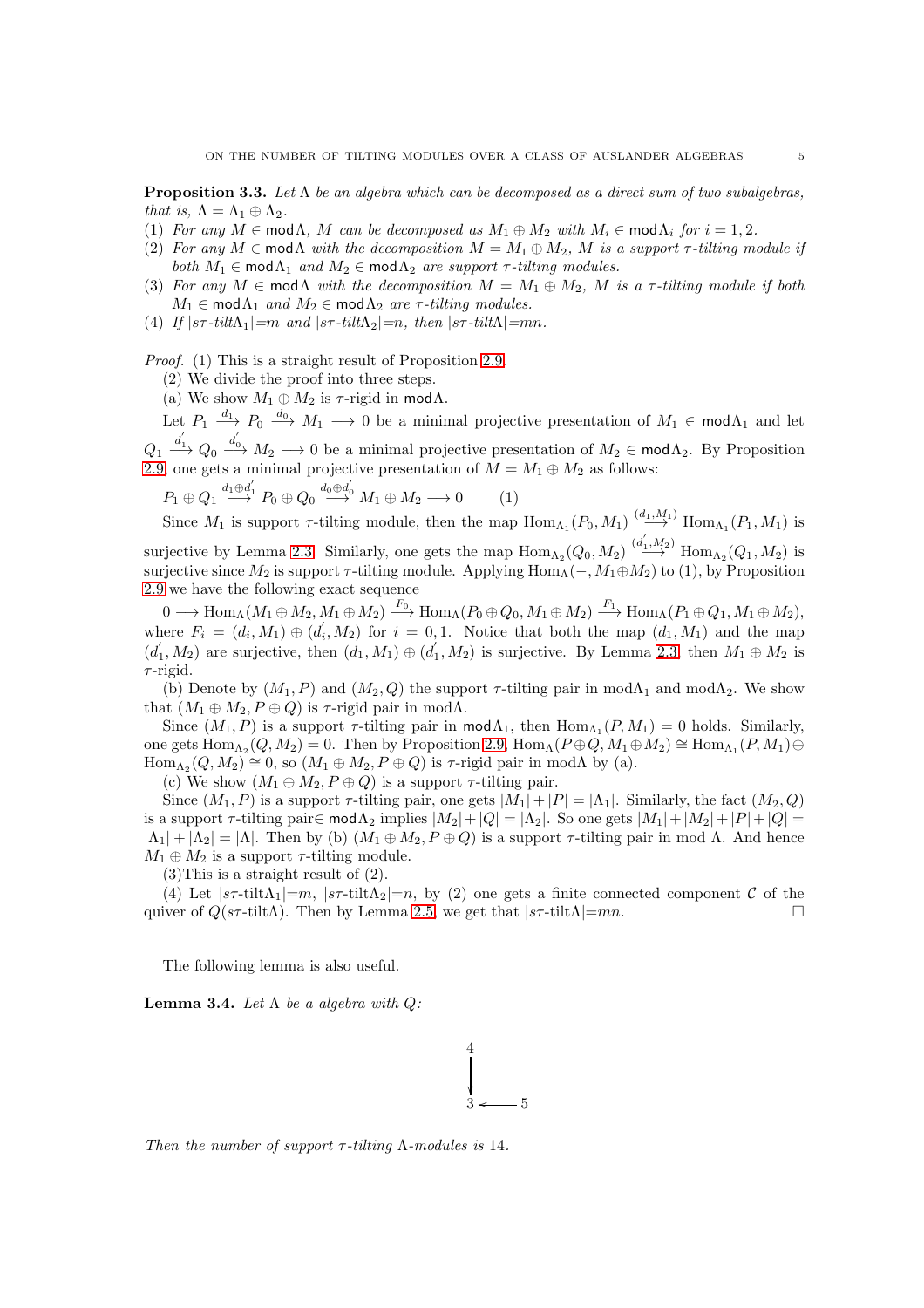Proof. In what follows, we denote a module by its composition factors. Now we can draw the quiver  $Q(s\tau\text{-tilt}\Lambda)$  as follows.



By Lemma [2.5,](#page-1-1) then we can get the number of support  $\tau$ -tilting  $\Lambda$ -modules is 14.

The following result on the number of tilting modules over the Auslander algebras of radical square zero algebras of type  $A_n$  has been shown in [\[Z2\]](#page-9-0).

**Theorem 3.5.** Let  $\Gamma$  be the Auslander algebra of a radical square zero of type  $A_m$  with  $m \geq 1$ . *Then the number of tilting*  $\Gamma$ -modules is  $2^{m-1}$ *.* 

For a vertex i in a quiver Q, we denote by  $P(i)$ ,  $I(i)$  and  $S(i)$  the indecomposable projective, injective and simple module according to the  $i$ . Now we are in a position to show the following part of our main results.

**Theorem 3.6.** Let  $\Lambda$  be a radical square zero algebra of type  $D_m$  with  $m \geq 4$  and let  $\Gamma$  be the *Auslander algebra of*  $\Lambda$ . Then the number of tilting  $\Gamma$ -module is  $2^{m-3} \times 14$ .

Proof. By Proposition 3.1, we can get the quiver of the algebra Γ. We also get the indecomposable projective-injective modules are as follows:  $P(2) = I(1)$ ,  $P(4) = I(2)$ ,  $P(6) = I(4)$ ,  $\cdots$ ,  $P(2m-$ 2) =  $I(2m - 6), P(2m - 1) = I(2m - 3), P(2m) = I(2m - 4).$  Take the idempotent  $e =$  $e_2 + e_4 + e_6 + \cdots + e_{2m-6} + e_{2m-2} + e_{2m-1} + e_{2m}$ . Then  $\Gamma/(e)$  is a direct sum of a semi-simple algebra with  $m-3$  vertices and an algebra in Lemma [3.4.](#page-4-0) Then by Theorem [2.7](#page-2-1) , Proposition [3.2,](#page-3-0) Proposition [3.3](#page-4-1) and Lemma [3.4,](#page-4-0) one can get the number of the tilting modules in mod $\Gamma$  is  $2^{m-3} \times 14 = 112.$ 

Now we show the number of tilting modules over the Auslander algebras of radical square zero algebras of type  $E_m$  for  $m = 6, 7, 8$ .

**Theorem 3.7.** Let  $\Lambda$  be a radical square zero algebra of type  $E_m$  with  $m=6,7,8$ . Let  $\Gamma$  be the *Auslander algebra of*  $\Lambda$ . Then the number of tilting  $\Gamma$ -module is  $2^{m-3} \times 14$ .

**Proof.** If  $\Lambda$  is of type  $E_6$ , then by Proposition 3.1, we get the quiver of Γ. Moreover, one can get the indecomposable projective-injective modules are as follows:  $P(2) = I(1), P(4) = I(2), P(8) =$  $I(4), P(9) = I(7), P(11) = I(6), P(12) = I(11).$  Take the idempotent  $e = e_2 + e_4 + e_8 + e_9 + e_{11} + e_{12}.$ Then the quotient algebra  $\Gamma/(e)$  is a direct sum of a semi-simple algebra with 3 vertices and an algebra in Lemma [3.4.](#page-4-0) Then by Theorem [2.7](#page-2-1) , Proposition [3.2,](#page-3-0) Proposition [3.3](#page-4-1) and Lemma [3.4,](#page-4-0) we get the number of the tilting modules mod $\Gamma$  is  $2^3 \times 14 = 112$ .

If  $\Lambda$  is of type  $E_7$ , then by Proposition 3.1, we get the quiver of Γ. Moreover, one can get the indecomposable projective-injective modules are as follows:  $P(2) = I(1), P(4) = I(2), P(6) =$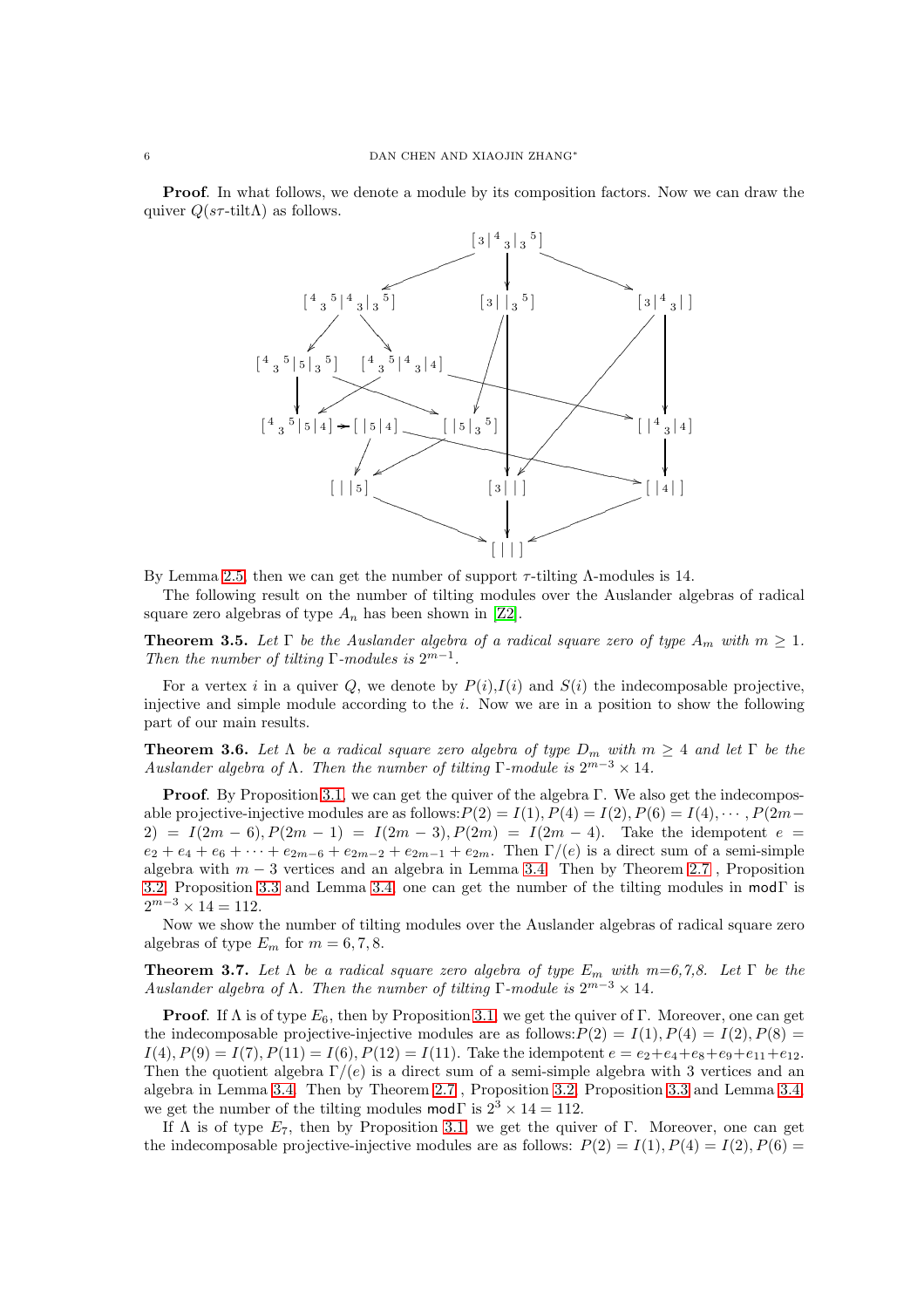$I(4), P(10) = I(6), P(11) = I(9), P(13) = I(8), P(14) = I(13)$ . Take the idempotent  $e = e_2 + e_4 +$  $e_6 + e_{10} + e_{11} + e_{13} + e_{14}$ . And hence the quotient algebra  $\Gamma/(e)$  is a direct sum of a semi-simple algebra with 4 vertices and an algebra in Lemma [3.4.](#page-4-0) Then by Theorem [2.7](#page-2-1) , Proposition [3.2,](#page-3-0) Proposition [3.3](#page-4-1) and Lemma [3.4,](#page-4-0) we get the number of tilting modules in modΓ is  $2^4 \times 14 = 224$ .

If  $\Lambda$  is of type  $E_8$ , then by Proposition 3.1, we get the quiver of Γ. Moreover, one gets the indecomposable projective-injective modules are as follows:  $P(2) = I(1), P(4) = I(2), P(6) =$  $I(4), P(8) = I(6), P(12) = I(8), P(13) = I(11), P(15) = I(10), P(16) = I(15)$ . Take the idempotent  $e = e_2 + e_4 + e_6 + e_8 + e_{12} + e_{13} + e_{15} + e_{16}$ . So the quotient algebra  $\Gamma/(e)$  is a direct sum of a semi-simple algebra with 5 vertices and an algebra in Lemma [3.4.](#page-4-0) Then by Theorem [2.7](#page-2-1) , Proposition [3.2,](#page-3-0) Proposition [3.3](#page-4-1) and Lemma [3.4,](#page-4-0) we can get the number of the tilting modules in the algebra  $\Gamma$  is  $2^5 \times 14 = 448$ .

At the end of this paper, we give some examples to show our main results.

**Example 3.8.** Let  $\Lambda$  be a radical square zero algebra of type  $A_3$ . Then Auslander algebra  $\Gamma$  of A is given by the quiver  $Q: 1 \stackrel{u_1}{\longleftarrow} 2 \stackrel{u_2}{\longleftarrow} 3 \stackrel{u_3}{\longleftarrow} 4 \stackrel{u_4}{\longleftarrow} 5$ . with the relations:  $u_1u_2 = 0$ ,  $u_3u_4 = 0$ . Then the tilting Γ-modules are follows:

$$
T_1 = \Gamma, T_2 = P(5) \oplus P(4) \oplus S(4) \oplus P(2) \oplus P(1)
$$
  
\n
$$
T_3 = P(5) \oplus P(4) \oplus P(3) \oplus P(2) \oplus S(2)
$$
  
\n
$$
T_4 = P(5) \oplus P(4) \oplus S(4) \oplus P(2) \oplus S(2)
$$
  
\n
$$
2^{m-1} = 2^{3-1} = 4
$$

**Example 3.9.** Let  $\Lambda$  be a radical square zero algebra of type  $D_4$ . Then Auslander algebra  $\Gamma$  is given by the quiver  $Q$ :



with the relations:  $u_1u_2 = 0, u_3u_5 = u_4u_6, u_5u_7 = 0, u_6u_8 = 0.$ The number of support  $\tau$  tilting  $\Gamma/(e)$ -modules are as follows:

$$
T_1 = 1 \oplus 5, T_2 = 0 \oplus 5
$$
  
\n
$$
T_3 = 1 \oplus 3, T_4 = 0 \oplus 3
$$
  
\n
$$
T_5 = 1 \oplus 4, T_6 = 0 \oplus 4
$$
  
\n
$$
T_7 = 1 \oplus 0, T_8 = 0 \oplus 0
$$
  
\n
$$
T_9 = 1 \oplus 5 \oplus 4, T_{10} = 0 \oplus 5 \oplus 4
$$
  
\n
$$
T_{11} = 1 \oplus 5 \oplus \begin{bmatrix} 5 \\ 3 \end{bmatrix}, T_{12} = 0 \oplus 5 \oplus \begin{bmatrix} 5 \\ 3 \end{bmatrix}
$$
  
\n
$$
T_{13} = 1 \oplus 4 \oplus \begin{bmatrix} 4 \\ 3 \end{bmatrix}, T_{14} = 0 \oplus 4 \oplus \begin{bmatrix} 4 \\ 3 \end{bmatrix}
$$
  
\n
$$
T_{15} = 1 \oplus 3 \oplus \begin{bmatrix} 4 \\ 3 \end{bmatrix}, T_{16} = 0 \oplus 3 \oplus \begin{bmatrix} 4 \\ 3 \end{bmatrix}
$$
  
\n
$$
T_{17} = 1 \oplus 3 \oplus \begin{bmatrix} 4 \\ 3 \end{bmatrix}, T_{18} = 0 \oplus 3 \oplus \begin{bmatrix} 4 \\ 3 \end{bmatrix}
$$
  
\n
$$
T_{19} = 1 \oplus \begin{bmatrix} 4 \\ 3 \end{bmatrix} \oplus 5 \oplus 4, T_{20} = 0 \oplus \begin{bmatrix} 4 \\ 3 \end{bmatrix} \oplus 5 \oplus 4
$$
  
\n
$$
T_{21} = 1 \oplus 3 \oplus \begin{bmatrix} 4 \\ 3 \end{bmatrix} \oplus 5 \oplus \begin{bmatrix} 5 \\ 3 \end{bmatrix}, T_{22} = 0 \oplus 3 \oplus \begin{bmatrix} 4 \\ 3 \end{bmatrix} \oplus 5 \oplus \begin{bmatrix} 5 \\ 3 \end{bmatrix}
$$
  
\n
$$
T_{23} = 1 \oplus \begin{bmatrix} 4 \\ 3 \end{bmatrix} \oplus 5 \oplus \begin{bmatrix} 3 \\ 5 \
$$

By Theorem [2.7,](#page-2-1) then the number of tilting Γ-modules is 28 (=  $2^{4-3} \times 14$ ).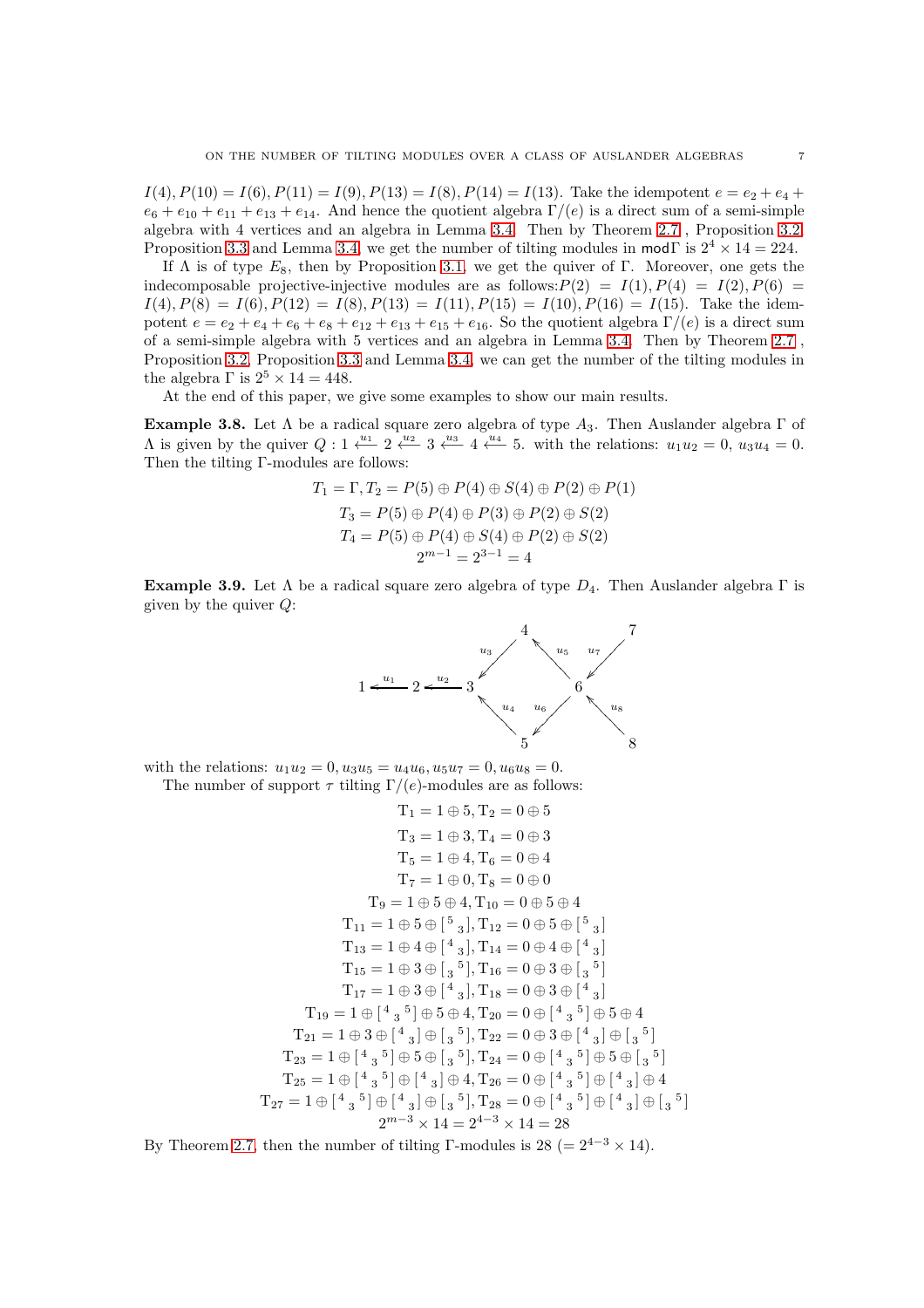**Example 3.10.** Let  $\Lambda$  be a radical square zero algebra of type  $E_6$ . Then Auslander algebra  $\Gamma$  is given by the quiver  $Q$ :



with the relations:  $u_1u_2 = 0$ ,  $u_3u_4 = 0$ ,  $u_5u_7 = u_6u_8$ ,  $u_7u_9 = 0$ ,  $u_8u_{10} = 0$ ,  $u_{11}u_{12} = 0$ . The number of support  $\tau$  tilting  $\Gamma/(e)$ -modules are as follows:

> $T_1 = 1 \oplus 3 \oplus 7 \oplus 0, T_2 = 0 \oplus 3 \oplus 7 \oplus 0$  $T_3 = 1 \oplus 3 \oplus 5 \oplus 10$ ,  $T_4 = 0 \oplus 3 \oplus 5 \oplus 10$  $T_5 = 1 \oplus 3 \oplus 6 \oplus 10, T_6 = 0 \oplus 3 \oplus 6 \oplus 10$  $T_7 = 1 \oplus 3 \oplus 0 \oplus 10$ ,  $T_8 = 0 \oplus 3 \oplus 0 \oplus 10$  $T_9 = 1 \oplus 3 \oplus 7 \oplus 10, T_{10} = 0 \oplus 3 \oplus 7 \oplus 10$  $T_{11} = 1 \oplus 3 \oplus 5 \oplus 0, T_{12} = 0 \oplus 3 \oplus 5 \oplus 0$  $T_{13} = 1 \oplus 3 \oplus 6 \oplus 0, T_{14} = 0 \oplus 3 \oplus 6 \oplus 0$  $T_{15} = 1 \oplus 3 \oplus 0 \oplus 0, T_{16} = 0 \oplus 3 \oplus 0 \oplus 0$  $T_{17} = 1 \oplus 0 \oplus 7 \oplus 0, T_{18} = 0 \oplus 0 \oplus 7 \oplus 0$  $T_{19} = 1 \oplus 0 \oplus 5 \oplus 0, T_{20} = 0 \oplus 0 \oplus 5 \oplus 0$  $T_{21} = 1 \oplus 0 \oplus 6 \oplus 0, T_{22} = 0 \oplus 0 \oplus 6 \oplus 0$  $T_{23} = 1 \oplus 0 \oplus 0 \oplus 0, T_{24} = 0 \oplus 0 \oplus 0 \oplus 0$  $T_{25} = 1 \oplus 0 \oplus 7 \oplus 10, T_{26} = 0 \oplus 0 \oplus 7 \oplus 10$  $T_{27} = 1 \oplus 0 \oplus 5 \oplus 10$ ,  $T_{28} = 0 \oplus 0 \oplus 5 \oplus 10$  $T_{29} = 1 \oplus 0 \oplus 6 \oplus 10$ ,  $T_{30} = 0 \oplus 0 \oplus 6 \oplus 10$  $T_{31} = 1 \oplus 0 \oplus 0 \oplus 10, T_{32} = 0 \oplus 0 \oplus 0 \oplus 10$  $T_{33} = 1 \oplus 3 \oplus 7 \oplus 6 \oplus 0, T_{34} = 0 \oplus 3 \oplus 7 \oplus 6 \oplus 0$  $T_{35} = 1 \oplus 0 \oplus 7 \oplus 6 \oplus 0, T_{36} = 0 \oplus 0 \oplus 7 \oplus 6 \oplus 0$  $T_{37} = 1 \oplus 3 \oplus 7 \oplus 6 \oplus 10$ ,  $T_{38} = 0 \oplus 3 \oplus 7 \oplus 6 \oplus 10$  $T_{39} = 1 \oplus 0 \oplus 7 \oplus 6 \oplus 10, T_{40} = 0 \oplus 0 \oplus 7 \oplus 6 \oplus 10$  $T_{41} = 1 \oplus 3 \oplus 5 \oplus$   $\begin{bmatrix} 5 & 7 \end{bmatrix} \oplus 0$ ,  $T_{42} = 0 \oplus 3 \oplus 5 \oplus$   $\begin{bmatrix} 5 & 7 \end{bmatrix} \oplus 0$  $T_{43} = 1 \oplus 3 \oplus 5 \oplus [^6\, {}_5] \oplus 0, T_{44} = 0 \oplus 3 \oplus 5 \oplus [^6\, {}_5] \oplus 0$  $T_{45} = 1 \oplus 3 \oplus 7 \oplus [7_{5}] \oplus 0, T_{46} = 0 \oplus 3 \oplus 7 \oplus [7_{5}] \oplus 0$  $T_{47}=1\oplus 3\oplus 6\oplus \left[\begin{smallmatrix} 6&\&5 \end{smallmatrix}\right]\oplus 0,T_{48}=0\oplus 3\oplus 6\oplus \left[\begin{smallmatrix} 6&\&5 \end{smallmatrix}\right]\oplus 0$  $T_{49} = 1 \oplus 0 \oplus 5 \oplus$   $\begin{bmatrix} 5 & 7 \end{bmatrix} \oplus 0$ ,  $T_{50} = 0 \oplus 0 \oplus 5 \oplus$   $\begin{bmatrix} 5 & 7 \end{bmatrix} \oplus 0$  $T_{51} = 1 \oplus 0 \oplus 5 \oplus [^6\, {}_5] \oplus 0, T_{52} = 0 \oplus 0 \oplus 5 \oplus [^6\, {}_5] \oplus 0$  $T_{53} = 1 \oplus 0 \oplus 7 \oplus [7_{5}] \oplus 0, T_{54} = 0 \oplus 0 \oplus 7 \oplus [7_{5}] \oplus 0$  $T_{55} = 1 \oplus 0 \oplus 6 \oplus [$ <sup>6</sup><sub>5</sub> $] \oplus 0$ ,  $T_{56} = 0 \oplus 0 \oplus 6 \oplus [$ <sup>6</sup><sub>5</sub> $] \oplus 0$  $T_{57} = 1 \oplus 3 \oplus 5 \oplus$   $\begin{bmatrix} 5 & 7 \end{bmatrix} \oplus 10$ ,  $T_{58} = 0 \oplus 3 \oplus 5 \oplus$   $\begin{bmatrix} 5 & 7 \end{bmatrix} \oplus 10$  $T_{59} = 1 \oplus 3 \oplus 5 \oplus [^6\, {}_5] \oplus 10, T_{60} = 0 \oplus 3 \oplus 5 \oplus [^6\, {}_5] \oplus 10$  $T_{61} = 1 \oplus 3 \oplus 7 \oplus [7_{5}] \oplus 10, T_{62} = 0 \oplus 3 \oplus 7 \oplus [7_{5}] \oplus 10$  $T_{63} = 1 \oplus 3 \oplus 6 \oplus [^6\, {}_5] \oplus 10, T_{64} = 0 \oplus 3 \oplus 6 \oplus [^6\, {}_5] \oplus 10$  $T_{65} = 1 \oplus 0 \oplus 5 \oplus$   $\begin{bmatrix} 5 & 7 \end{bmatrix} \oplus 10$ ,  $T_{66} = 0 \oplus 0 \oplus 5 \oplus$   $\begin{bmatrix} 5 & 7 \end{bmatrix} \oplus 10$  $T_{67} = 1 \oplus 0 \oplus 5 \oplus [$ <sup>6</sup>  $_5] \oplus 10$ ,  $T_{68} = 0 \oplus 0 \oplus 5 \oplus [$ <sup>6</sup>  $_5] \oplus 10$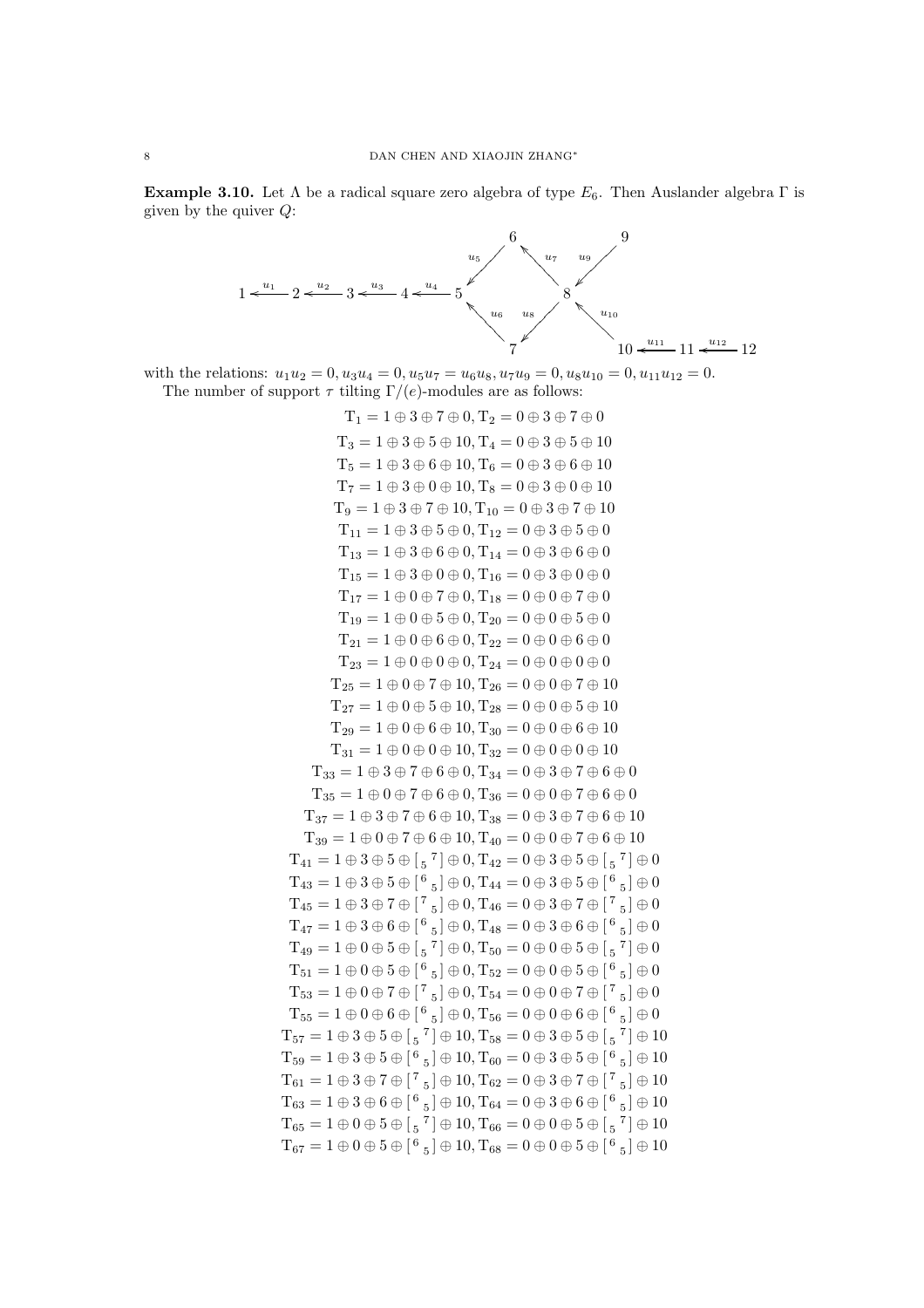T<sub>69</sub> = 1 
$$
\oplus
$$
 0  $\oplus$  7  $\oplus$  [7<sub>5</sub>]  $\oplus$  10, T<sub>70</sub> = 0  $\oplus$  0  $\oplus$  7  $\oplus$  [7<sub>5</sub>]  $\oplus$  10  
\nT<sub>73</sub> = 1  $\oplus$  3  $\oplus$  [6<sub>5</sub>7]  $\oplus$  7  $\oplus$  6  $\oplus$  0, T<sub>74</sub> = 0  $\oplus$  3  $\oplus$  [6<sub>5</sub>7]  $\oplus$  7  $\oplus$  6  $\oplus$  0, T<sub>74</sub> = 0  $\oplus$  3  $\oplus$  [6<sub>5</sub>7]  $\oplus$  7  $\oplus$  6  $\oplus$  0, T<sub>76</sub> = 0  $\oplus$  0  $\oplus$  [6<sub>5</sub>7]  $\oplus$  7  $\oplus$  6  $\oplus$  0, T<sub>78</sub> = 0  $\oplus$  3  $\oplus$  [6<sub>5</sub>7]  $\oplus$  7  $\oplus$  6  $\oplus$  10, T<sub>80</sub> = 0  $\oplus$  0  $\oplus$  [6<sub>5</sub>7]  $\oplus$  7  $\oplus$  6  $\oplus$  10  
\nT<sub>77</sub> = 1  $\oplus$  3  $\oplus$  [6<sub>5</sub>7]  $\oplus$  7  $\oplus$  6  $\oplus$  10, T<sub>80</sub> = 0  $\oplus$  3  $\oplus$  [6<sub>5</sub>7]  $\oplus$  7  $\oplus$  6  $\oplus$  10  
\nT<sub>81</sub> = 1  $\oplus$  0  $\oplus$  5  $\oplus$  [6<sub>5</sub>]  $\oplus$ 

By Theorem [2.7,](#page-2-1) then the number of tilting Γ-modules is 112 (=  $2^{6-3} \times 14$ ).

 $T_1$ 

#### **REFERENCES**

- <span id="page-8-8"></span>[A1] T. Adachi, The classification of  $\tau$ -tilting modules over Nakayama algebras, J. Algebra., 452 (2016), 227-262.
- <span id="page-8-9"></span>[A2] T. Adachi, Characterizing τ-tilting algebras with radical square zero, Proc. Amer. Math. Soc., 144 (2016), 4673-4685.
- <span id="page-8-15"></span>[Al] J.L. Alperin, Local representation theory, Cambridge Univ. Press, Cambridge, 1986.
- <span id="page-8-11"></span>[AiH] T. Aihara and T. Honma, τ-tilting finite triangular matrix algebras, J. Pure Appl. Algebra, 225(2)(2021), 106785.
- <span id="page-8-7"></span>[AIR] T. Adachi, O. Iyama and I. Reiten, τ-tilting theory, Compos. Math., 150(3) (2014), 415-452.
- <span id="page-8-13"></span>[ARS] M. Auslander, I. Reiten, S. O. Smal $\phi$ , Representation theory of Artin algebras. Corrected reprint of the 1995 original. Cambridge Studies in Advanced Mathematics, 36. Cambridge University Press, Cambridge, 1997.
- <span id="page-8-6"></span>[AT] T. Adachi and M. Tsukamoto, Tilting modules and dominant dimension with respect to injective modules, Q. J. Math., 72(3) (2021), 855-884.
- <span id="page-8-1"></span>[BB] S. Brenner and M. C. R. Butler, Generalization of the Bernstein-Gelfand-Ponomarev reflection functors, Lecture Notes in Mathematics, Vol. 839 (Springer-Verlag, 1980), pp. 103-169.
- <span id="page-8-0"></span>[BGP] I. N. Bernstein, I. M. Gelfand and V. A. Ponomarev, Coxeter functors and Gabriel's theorem, Russ. Math. Surv., 28(1973), 17-32.
- <span id="page-8-3"></span>[BHRR] T. Brüstle, L. Hille, C. M. Ringel and G. Röhrle, The  $\triangle$ -filtered modules without self-extensions for the Auslander algebra of  $k[T]/\langle T^n \rangle$ , Algebr. Represent. Theory, 2 (1999), 295-312.
- <span id="page-8-12"></span>[DIJ] L. Demonet, O. Iyama and G. Jasso, τ-tilting finite algebras, bricks and g-vectors, Int. Math. Res. Not., 3 (2019), 852-892.
- <span id="page-8-5"></span>[G] J. Geuenich, Tilting modules for the Auslander algebra of  $K[x]/(x^n)$ . Comm. Algebra, 50(1) (2022), 82-95.
- <span id="page-8-2"></span>[HR] D. Happel and C. M. Ringel, Tilted algebras, Trans. Amer. Math. Soc., 274 (1982), 399-443.
- <span id="page-8-4"></span>[IZ1] O. Iyama and X. Zhang, Tilting modules over Auslander-Gorenstein algebra, Pacific J. Math., 298(2) (2019), 399-416.
- <span id="page-8-10"></span>[IZ2] O. Iyama and X. Zhang, Classifying  $\tau$ -tilting modules over the Auslander algebra of  $K[x]/(x^n)$ . J. Math. Soc. Japan, 72(3) (2020), 731-764
- <span id="page-8-14"></span>[J] G. Jasso, Reduction of τ-Tilting Modules and Torsion Pairs, Int. Math. Not. IMRN, 16(2015), 7190-7237.